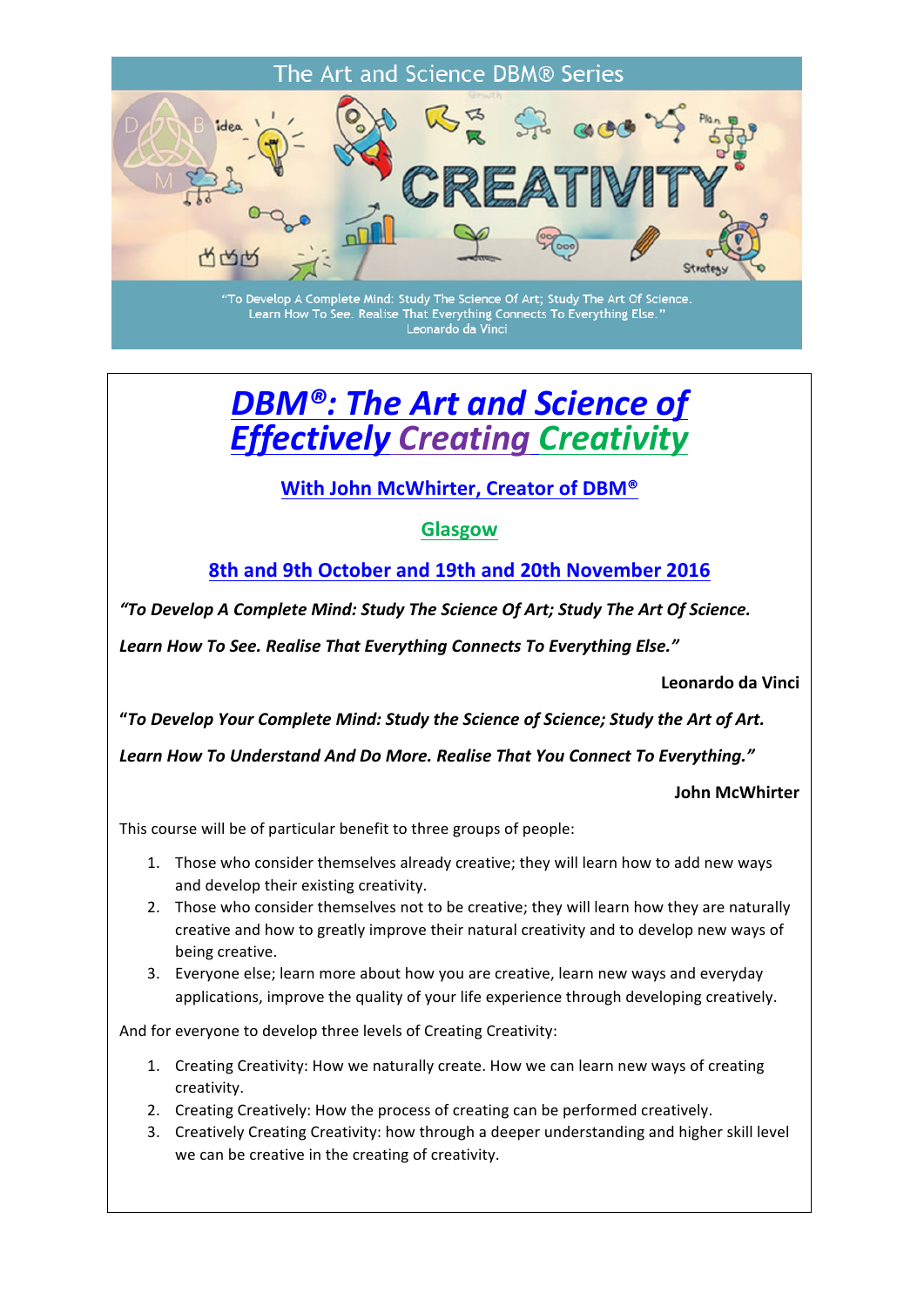# **Creativity**

Creativity is the key element which enables human beings to achieve our dominant position in the planet. Creativity is the basis for all our art, science, culture, technology and medical progress. Creativity is the process whereby something new and useful is produced. Creativity is also the reason why we are so much at risk from global warming, pollution, and from nuclear weapons. Better management of our creativity will be necessary for our future survival.

Creativity is often considered to be the rare ability of a select few "creative people". While it is evident that some people are particularly creative this conclusion fails to recognise that every human being is creative in a natural way, we all create our own understanding of the world, we co-create our native language. When we imagine, when we plan, indeed every time we make up a new sentence we are being creative. This may be a different type of creativity from that used by "creative people". Both are worth developing and there are more possibilities.

Traditional training in creativity often offers a procedure or technique that, if followed, would produce a particular product. While this can be useful it is a very basic form of creating like learning a recipe in cooking, how to play one song on a guitar, or copy a painting. John McWhirter has identified, through DBM®, two other levels of creativity beyond this; creative processes that create new procedures and variability in the performance and creative creativity which produces new patterns of creativity. These two are major components in the "creative person's" skills that differ from the everyday creativity.

Our natural creativity and the "special creativity" are often not the only way to be creative; they are also not always as fully developed as they could be. DBM® can be applied to develop our existing creativity as well as adding new ways to further develop our creativity

Creating creativity begins by establishing the creativity models and skills, identifying your natural creativity and exploring new ways to be creative. We can be much more effective in managing and creating creativity if we understand how different ways of creating work and have the skill to do the creating. A major source of knowledge, processes and skills for creating creativity is Developmental Behavioural Modelling DBM®.

## **Art and Science**

Two main areas of human creativity are art and science. They are often very separate and sometimes considered opposites or non-compatible. This is a sad limitation because when we integrate the artistic and the scientific it is possible to get more than the sum of the parts. Unfortunately it is also possible to get less than the sum of the parts if they are not effectively integrated.

For science the artistic creativity is crucial for the creation of new theories, experiments and aesthetics of theory and experiment is a central element in science

For art, creation and expression benefits from scientific creativity offering technical understanding and ability, for example understanding how colours combine and contrast, how glazes on pots respond to different temperatures, and for systematically testing what works in art.

One of the great benefits of modelling is to identify the best in each and how best to combine them in all areas of human activity. DBM® is a creative integration of Art and Science. In this workshop we will be exploring the integration of Art and Science in effective creativity.

The Art and Science courses are organised in formats ranging from 15 hours through to the more usual 32 or 40 hours. By the end of 2015 he had completed 75 different DBM® Art and Science courses with 15 new courses planned in detail for future training; over 3,500 hours of Practical Skills Training to choose from.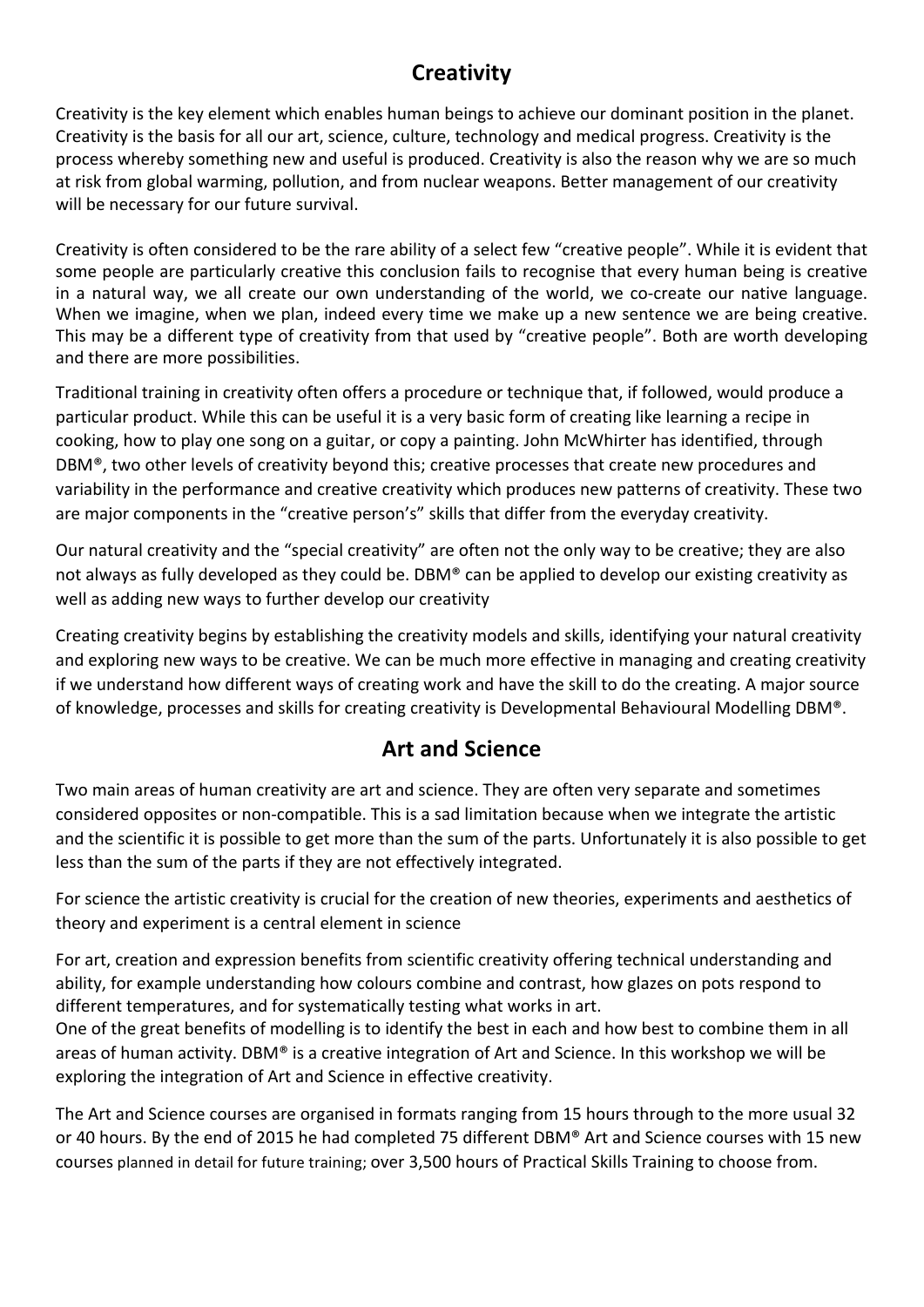# **Modelling Creating Creativity**

# **With Developmental Behavioural Modelling, DBM**®

John has been modeling the process of creativity for over 35 years integrating his creative modeling with his work as a modeler, therapist, teacher and consultant together with extensive research and study including systems theory, communication theory, and information theory.

DBM<sup>®</sup> allows us to investigate in detail how creativity happens. DBM<sup>®</sup> also provides a wide range of understanding, distinctions, skills, models and processes to create creativity creatively!

# **The Training**

In this workshop John will **introduce** the key distinctions, models and processes for effectively creating creativity that he has created through the application of the modeling field of Developmental Behavioural Modelling (DBM®).

John will **introduce** many new distinctions, models, processes and skills that greatly enhance our ability to create. 

John will guide you, through a series of experiential exercises, to discover how you naturally create and to discover new ways of creating.

John will **teach** you new distinctions, new models, and new skills that you can apply to yourself and to others to create more effectively.

John will **share** his 35 years of experience in creating distinctions, models, skills, his 35 years of organic gardening, wine making and cooking, as well as creating effective changes with individuals, families, organisations, to enrich your understanding of what is creatively possible.

John will **help** you to become more creative in all areas of your life.

#### *Participants will:*

- •Explore the process of creativity
- •Learn different kinds of creativity
- •Explore their natural creative ability
- •Develop their natural creative ability
- •Learn new ways to be creative
- •Learn to help others to be more creative
- •Apply creativity to their areas of interest
- •Learn to Create Creativity
- •Learn to Creatively Create
- •Learn to Creatively Create Creativity

### **Benefits**

The major benefits of participating in this training include:

- Increasing your options when responding to life challenges.
- Experiencing the inherent joy in the process of creativity.
- The practicality of applying creativity for new ideas, behaviours, processes and products
- Improving your sense of self as a "creative person".
- Improving your quality of life.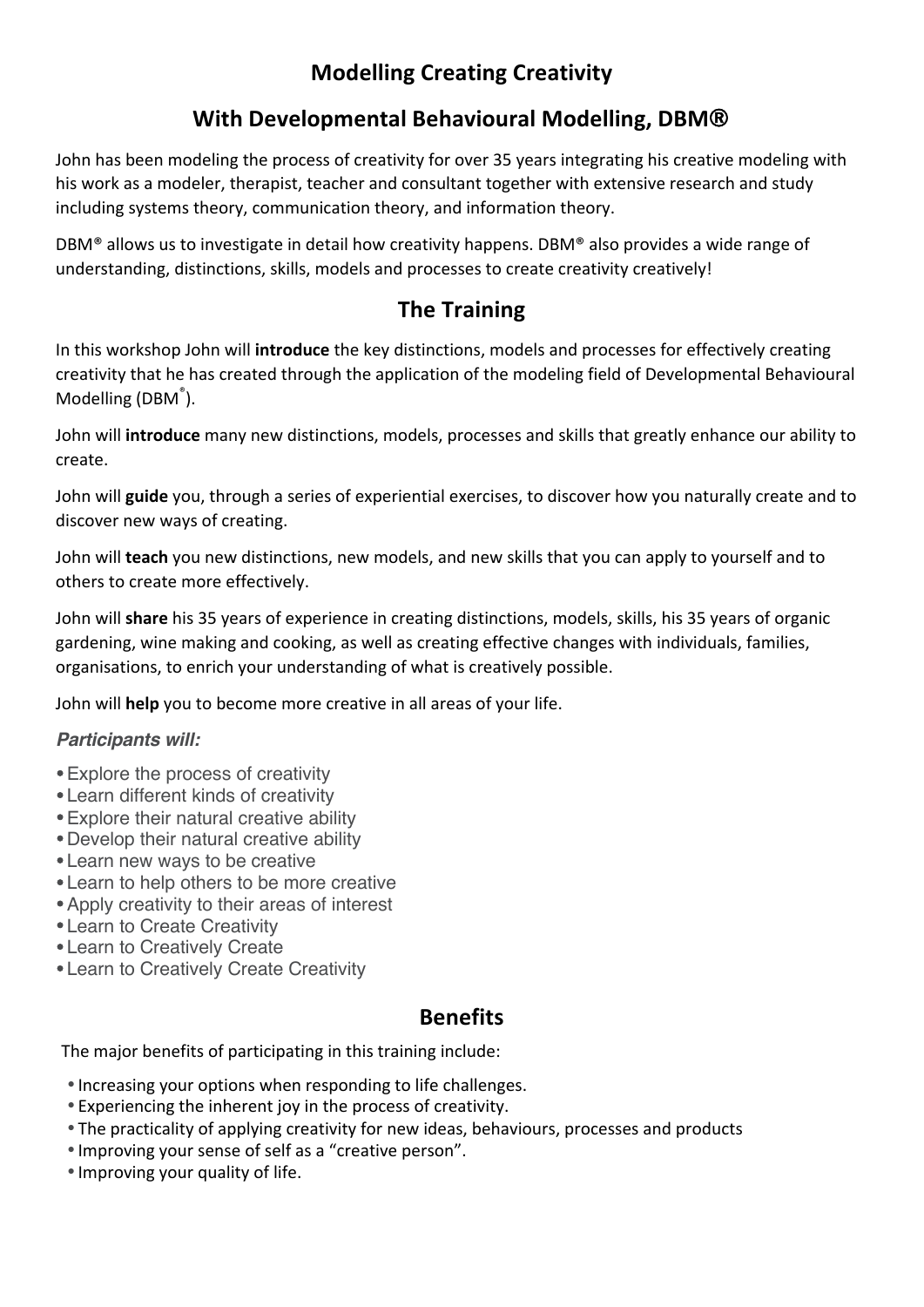# **Applications**

Applications for creativity in personal development include new ideas, experiences, and skills to manage life more effectively. Applications for creativity in professional development include:

- **Art**: Expression, production, and productivity.
- Science: Creating ideas, theories, models, experiments.
- Business: Management, Sales, Advertising, Product Development, and productivity.
- Therapy, Counselling, Social Work, and Coaching: Creative solutions and interventions
- Health: Variation, new solutions, experimentation.
- Education, Training, and Business Consultancy: Variation, new approaches, experimentation, and production.

#### Please Note:

This training is NOT about simplistic tricks and "quick fixes". The workshop IS about developing a deeper understanding, an increased sensitivity, and more effective skills that when used appropriately will improve the quality all aspects of relationship and relating and the quality of life for all involved.

The training uses a combination experiential learning, and direct instruction within a caring and safe environment. Openness and willingness to explore and share experiences with others is a pre-requisite for all involved and will used to both create and test the new understanding and skills in communication.

#### **SYLLABUS Includes:**

- DBM® Creative Modelling
- DBM® Types of Beyonding
- Types of Creativity
- Creative Processes, Natural and Formal
- Creative Procedures
- Creating Creativity
- Creative Expression and Creative Impression
- DBM® Performance Levels Model; Competency, Skill, Ability and Talent
- Types of Form
- Types of Function
- Reason, Structure, Function
- •DBM® Self-Management Model
- DBM<sup>®</sup> Motivation and Attainment Model
- DBM® Levels of Outcomes and Results
- DBM® Got, Getting, Get, to Get Model
- •DBM® Three SETS Model
- Abductive, Inductive and Deductive thinking
- The Science in the Art of Creativity
- The Art in the Science of Creativity
- Difficulties, Problems, Limitations.
- Resolving, Solving and Dissolving.
- DBM® Analogue, Digital and Differential Information Model.
- Sensory sensitivity and how to develop sensory skills.
- DBM® Sensory Experience, Meaning, Significance Model.
- DBM® Input, Relate, Compute, Output Model.
- DBM® Types of Distinction.
- DBM® Types of Nothing.
- DBM® Types of Feeling
- DBM® Types of Thinking.
- Abduction, Induction and Deduction
- DRM<sup>®</sup> Types of Doing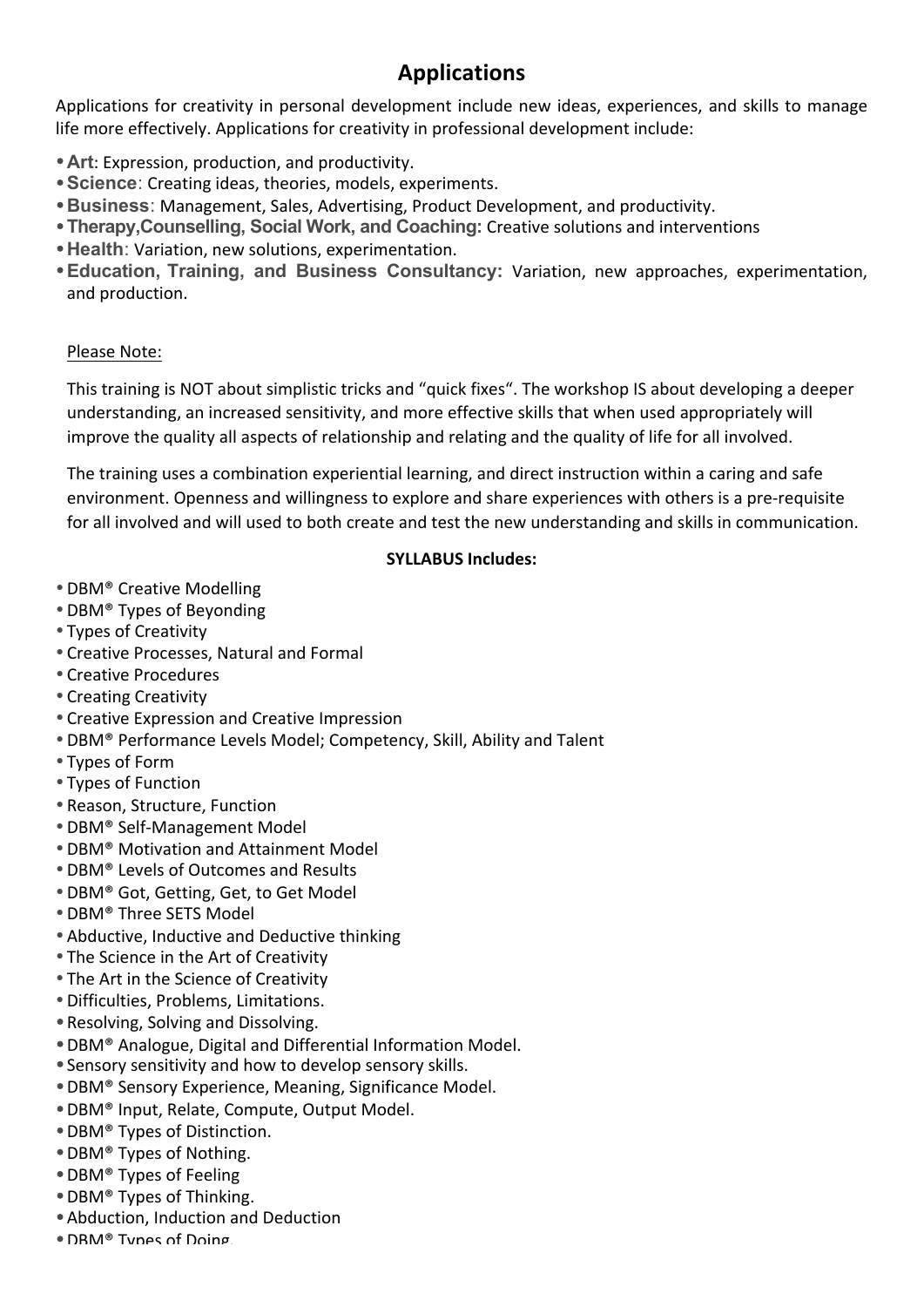- DBM® Subjective, Objective, Contextual Modelling
- Causal and Transitional Modelling
- •DBM® Transitions Model
- DBM® Seven Types of Transitions
- •DBM® Five Stages of Transitions
- DBM® Twelve Patterns of Change
- DBM® Three models of Change
- DBM® Seven Types of Change
- •DBM® Processing Preferences
- DBM® Systemic Leadership Model
- DBM® Managing Grid
- DBM® Subjective, Objective, Context Model
- •DBM® Evaluation Model
- DBM® Coaching D.A.N.C.E. Model

### **THE TRAINER: JOHN MCWHIRTER**

John has over 35 years of experience in change work. For 12 years in the 1980's he worked in the field of Social Work, initially in residential care and assessment and then for 10 years in developing new community social work and education services for children and families. As part of this he created new intervention processes and new types of interventions in schools, family homes, and in the street. Through his experience and through exploring a range of therapies he identified the potential in the behavioural modelling that created Neuro-Linguistic Programming. He worked for Richard Bandler, the co-creator of NLP from 1989 - 1993. Richard certified him as a Master Trainer of NLP in 1990 in recognition of his therapy and hypnosis skills and encouraged him to develop his modelling interests. From 1986 he had created the first models and ideas for DBM<sup>®</sup> and applied them to "Re-Model" the NLP Practitioner and Master Practitioner syllabus making it more precise and effective. Since 1993 he has greatly extended DBM<sup>®</sup> into a complete field of over 900 models. His experience in applying modelling as a therapist and consultant, creating a unique model for every client, requires creativity in a daily basis. As a business consultant he has developed many new models, processes and solutions. As a trainer he has created over 4,000 hours of different training content ranging from the University Masters degree in DBM® at the University of Valencia, Systemic Therapy and Consultancy, over 80 different Art and Science course, to the new Professional Certification as Behavioural Modeller. 

### **Developmental Behavioural Modelling, DBM®**

All of us build our understanding of the world around us based on our experience. We continue to create and change this understanding throughout our lives. We call this understanding that each of us creates our 'model' of the world. By a model we mean "an organised dynamic representation of our world". We do not respond to the world as it is. We respond to how we have made sense of it, how it is "meaningful" to us. We then respond to new things based on what we already "know". Instincts build in responses for animals but human beings need to learn how to respond in our cultures, organisations, countries and families. This learning, the building of a model, is a process of Modelling. All our cognition and all our emotions are based on our understanding of reality, on our models of the world.

We build and use models; our clients build and use models. As professional we are more likely to build formal models (including theories) to extend our informal or "naturalistic" modelling. Both informal understanding and the formal understanding of science are models (and theories) built through the process of modelling. No matter what the epistemology underlying a theory both the epistemology and the theory require to be created in the first place.